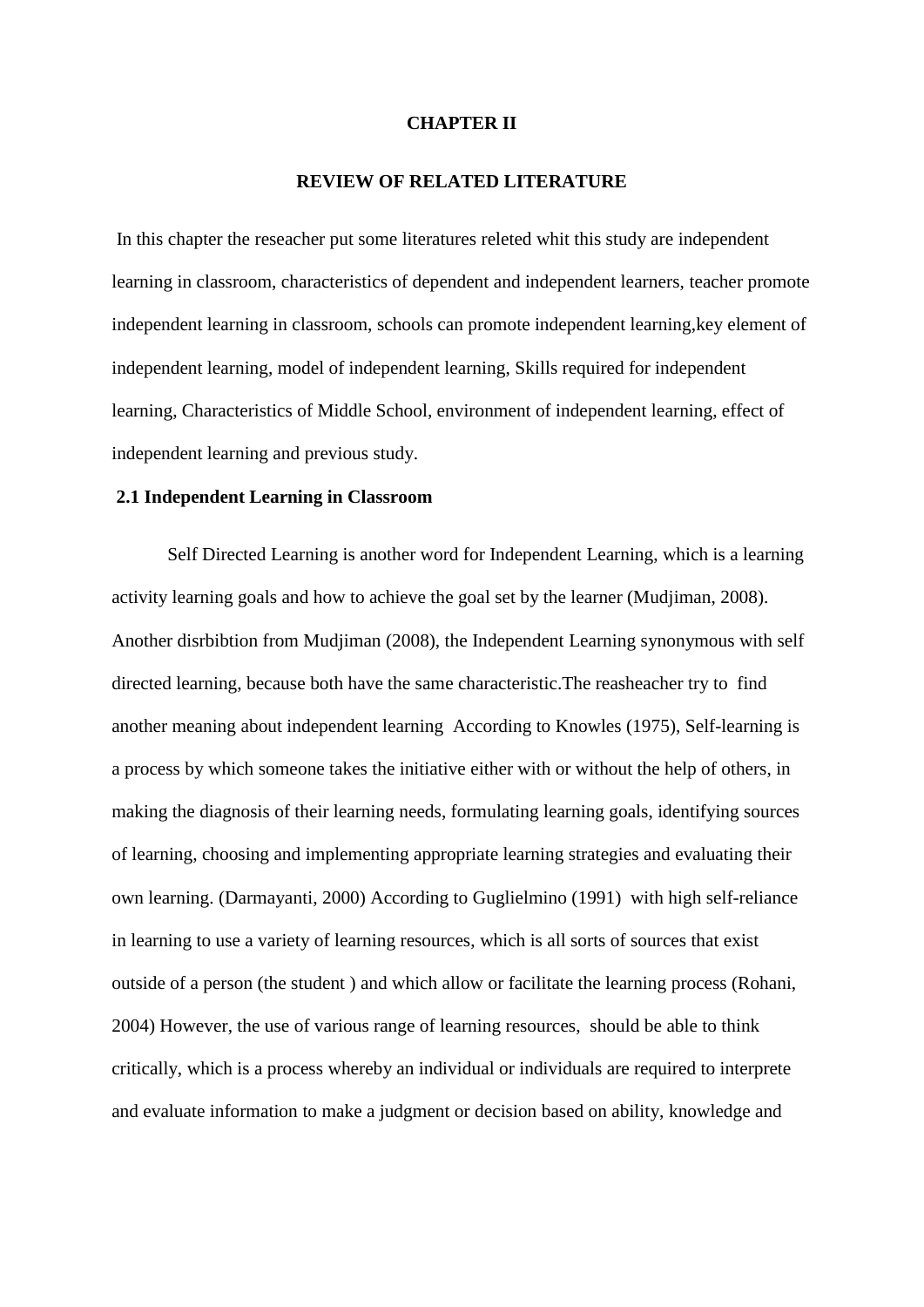experience to apply. (Rosyidi, 2008) that all are another argument about independent learning and more global meaning.

Independence learning is also known by a number of other terms: learner autonomy, independent learning, lifelong learning, learning to learn, thinking skills (Sinclair, 2001). All these terms refer to a concept where learners are involved in their own learning process. By being involved in this process, they start to make meaningful connections with the world outside the classroom. Instead of relying on the teacher to do the thinking for them, they take responsibility for thinking and learning themselves. Learning then becomes more than the rote memorization of a series of facts and continues even after the learner has completed full time education.

 One accepted understanding of learner independence is that it ranges across a continuum. At one end there are dependent learners who have had little opportunity to develop independent learning skills, and at the other end of the continuum there are learners who are self-directed, self-motivated and capable of learning without a teacher. Good learners will move gradually along the continuum with the help of peers, parents, teachers and appropriate learning experiences.

# **2.2 Characteristics of Dependent and Independent Learners**

Below has been compiled from a number of sources (Holec, 1981; Little, 1991; Dickinson, 1987; Broady & Kenning, 1996; Oxford, 1990; Barnett, 1993) and shows some of the characteristics of dependent learners and independent learners. Most learners would be somewhere in between the two extremes.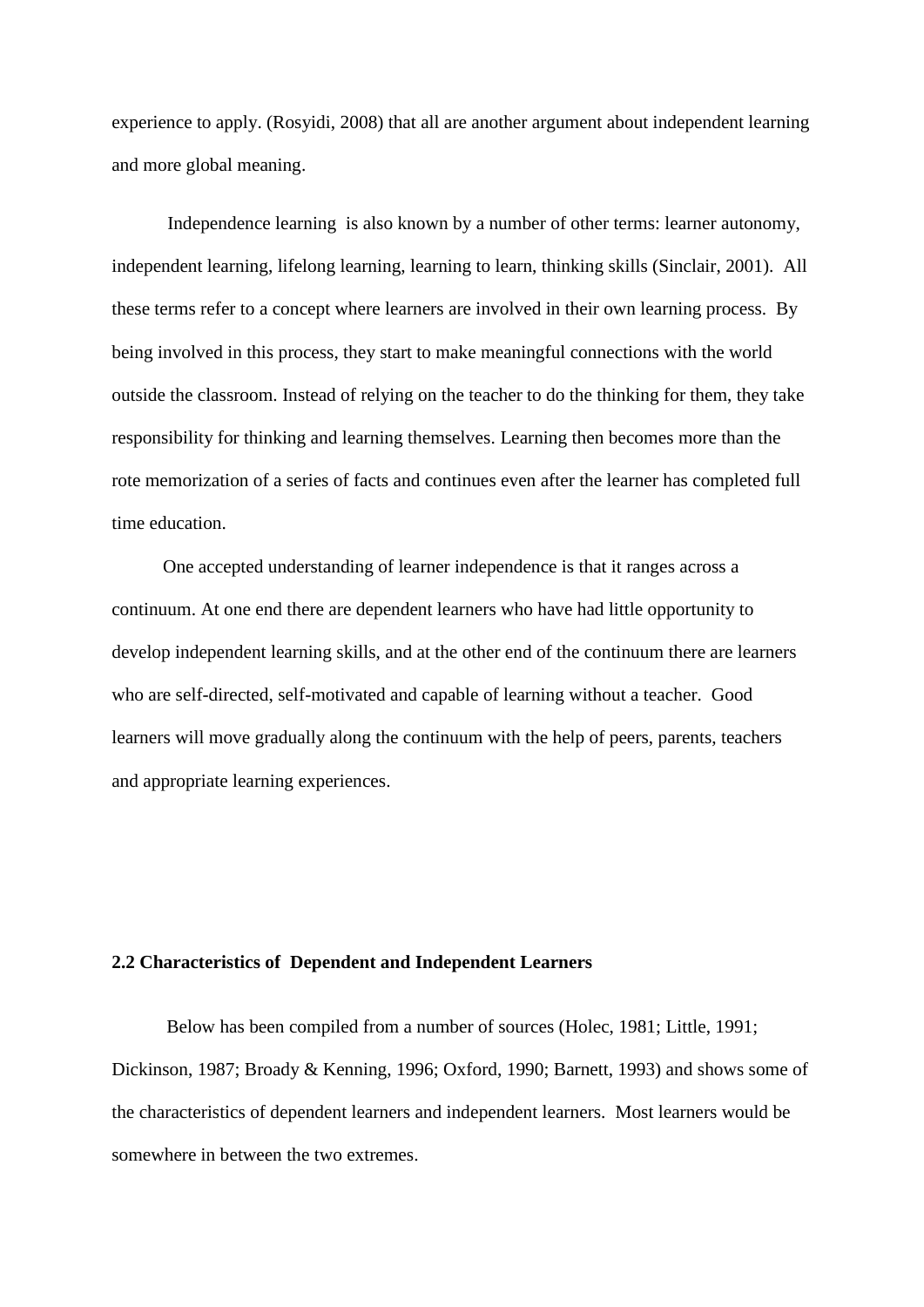| <b>Dependent learners</b>                    | <b>Independent learners</b>                      |
|----------------------------------------------|--------------------------------------------------|
| rely heavily on the teacher                  | self-reliant is confident in your own abilities  |
|                                              | and able to do things for yourself not           |
|                                              | needing help from other people                   |
|                                              |                                                  |
|                                              |                                                  |
| cannot make decisions about their learning   | can make informed decisions about their          |
|                                              | learning student ability to make conclussion     |
|                                              | about their learning                             |
| do not know their own strengths and          | are aware of their strengths and weaknesses,     |
| weaknesses                                   | the student looking for the subject if the       |
|                                              | didn't understand about the material             |
| do not connect classroom learning with the   | connect classroom learning with the real         |
| real world                                   | world, the student ability to practice their     |
|                                              | subject with the real world                      |
| think that the teacher is wholly responsible | take responsibility for their own learning       |
| for their learning                           | know about different strategies for learning     |
| do not know the best way to learn something  | plan their learning and set goals The students   |
|                                              | may have never had the opportunity to set        |
|                                              | learning goals. Initially setting learning goals |
|                                              | will require a lot of help from teachers but it  |
|                                              | is a worthwhile exercise which encourages        |
|                                              | students to reflect and self-evaluate. The       |
|                                              | learning goals should be visited regularly and   |
|                                              | re-assessed                                      |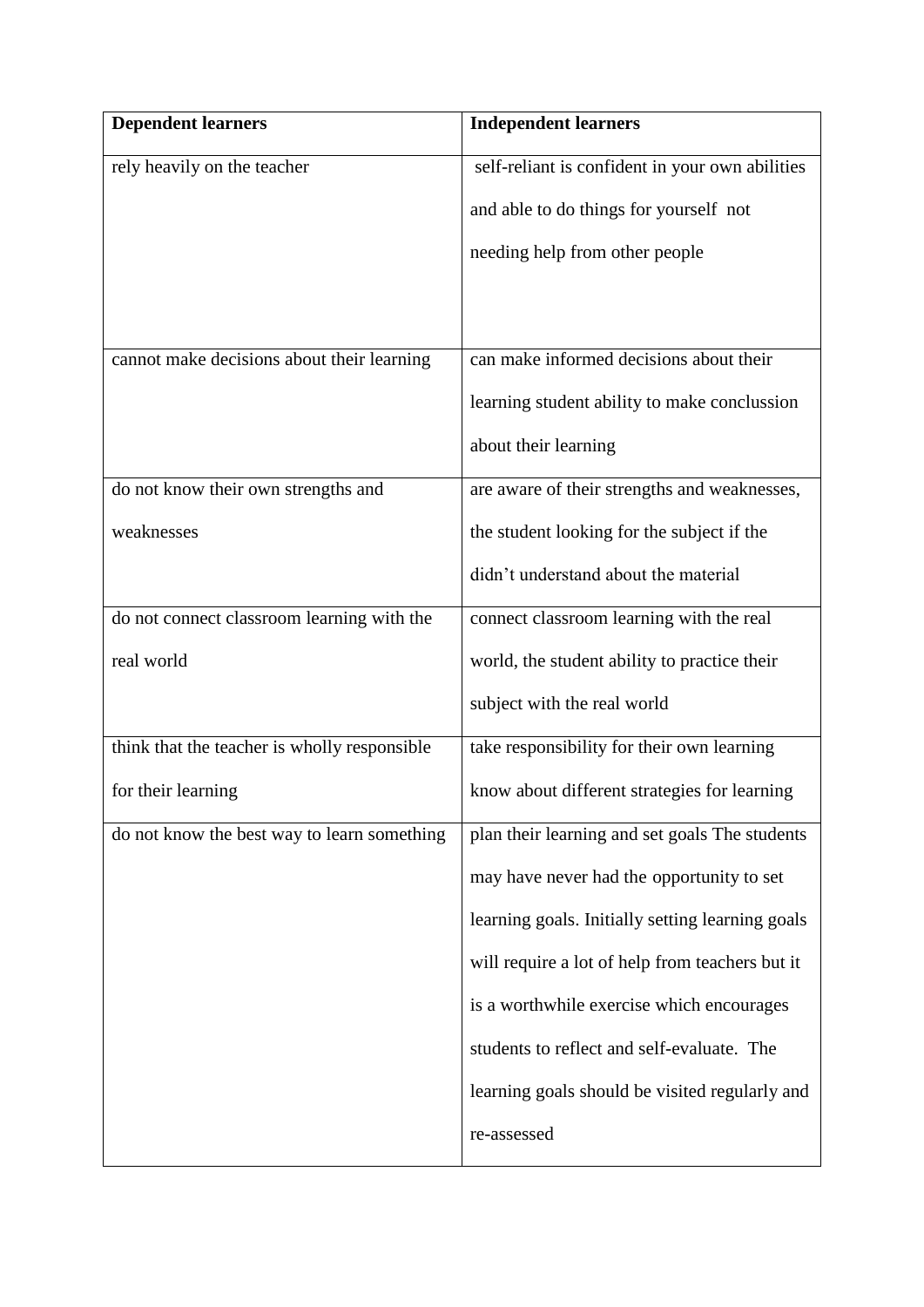| do not set learning goals will only work when | are intrinsically motivated by making           |
|-----------------------------------------------|-------------------------------------------------|
| extrinsic motivators such as grades or        | progress in learning proved by sudent's         |
| rewards are offered                           | schore                                          |
| do not reflect on how well they are learning  | often reflect on the learning process and their |
| and the reasons                               | own progress                                    |

People often assume that independent learning means that a student needs to work alone. Working alone does not automatically develop independent learning skills in , equally importantly, independent learning can also take place in the classroom. (Broady & Kenning, 1996).

A learning procces in class can call by independent learning in classroom if teacher and have relation to give respond about the lesson and the teacher focus on learning and not teaching, Independent learning means that learners make decisions about their learning rather than relying on their teachers to do it for them. At first, many learners find this challenging. When they are more familiar with it, they realise that it allows them to focus on their own individual needs and to take account of the way they prefer to learn. Independent learning is not only about 'isolated' or 'unaided' learning, or operating without the help of teachers. It is as much about sharing ideas and problems and working together to resolve those problems. Talking things through and explaining ideas to each other can help learners to clarify issues and understand concepts more fully. The characteristics of independent learning can just as easily be demonstrated by a group working together as by an individual.

| Do         | Activity                               |
|------------|----------------------------------------|
| Reflection | Encourage your learners to think about |

# **2.2.1 Creating independent learning**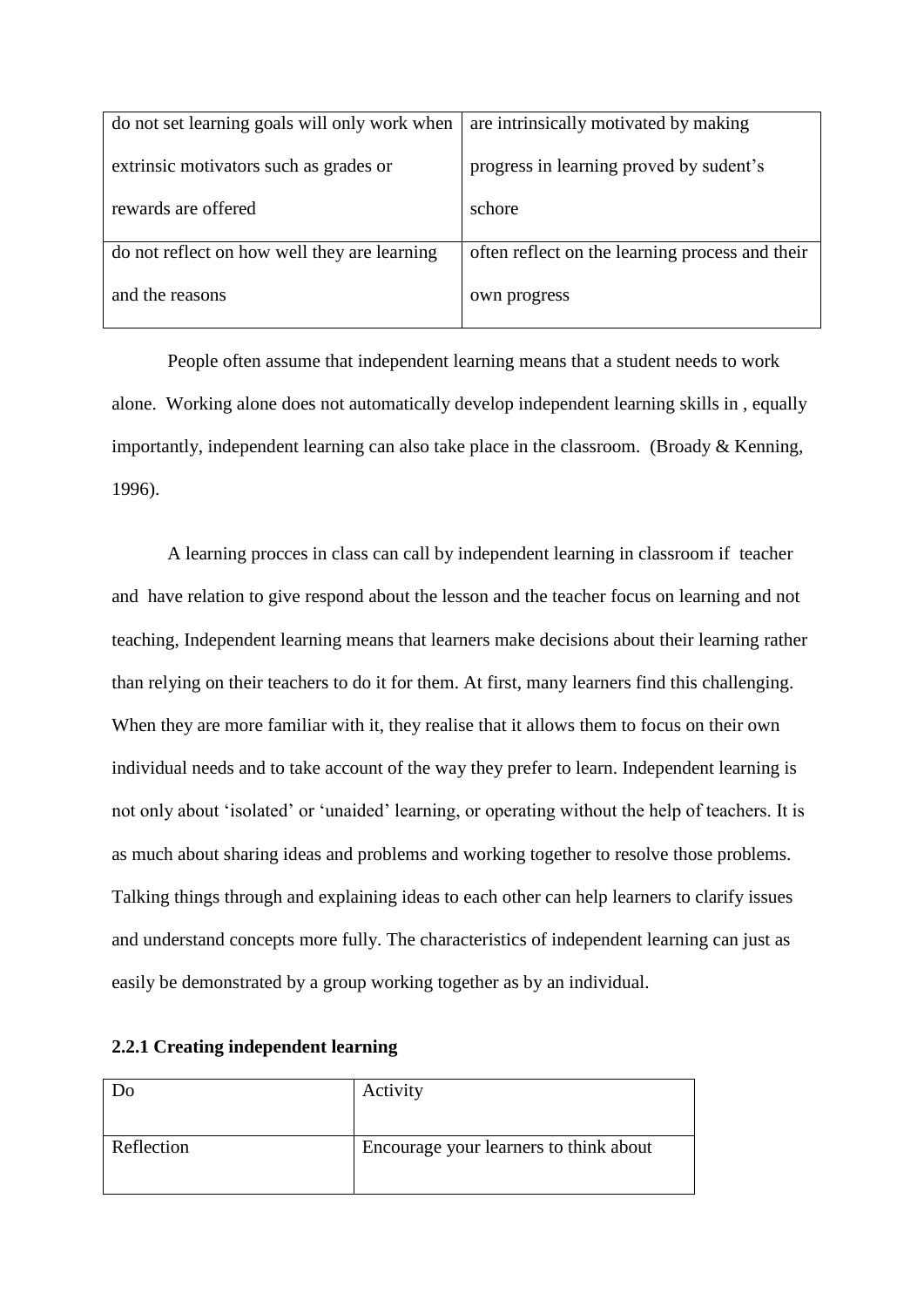|                  | what learning strategies work for them and    |
|------------------|-----------------------------------------------|
|                  | what progress they are making. Provide        |
|                  | pro formas for learners to record this.       |
| Sharing ideas    | Create opportunities for group and paired     |
|                  | work, and for mutual support. Encourage       |
|                  | learners to share stories and strategies, and |
|                  | seek ideas from other people in the group     |
|                  | so that the teacher is not the only source of |
|                  | support.                                      |
| Questions        | Develop a learning atmosphere and             |
|                  | exercises that encourage learners to ask      |
|                  | questions. Use problem solving techniques     |
|                  | rather than finding right and wrong           |
|                  | answers to closed questions.                  |
| Learner voice    | Learners tend to become more confident        |
|                  | when they know that their views will be       |
|                  | taken seriously, so provide opportunities     |
|                  | for learners to express their needs and       |
|                  | concerns. Help them to feel secure by         |
|                  | establishing a clear code of conduct from     |
|                  | the start of their learning.                  |
| Catch confidence | Provide a framework for recognising and       |
|                  | recording progress and achievement.           |
|                  | Include constructive comments from peers      |
|                  | as well as teacher and learner feedback.      |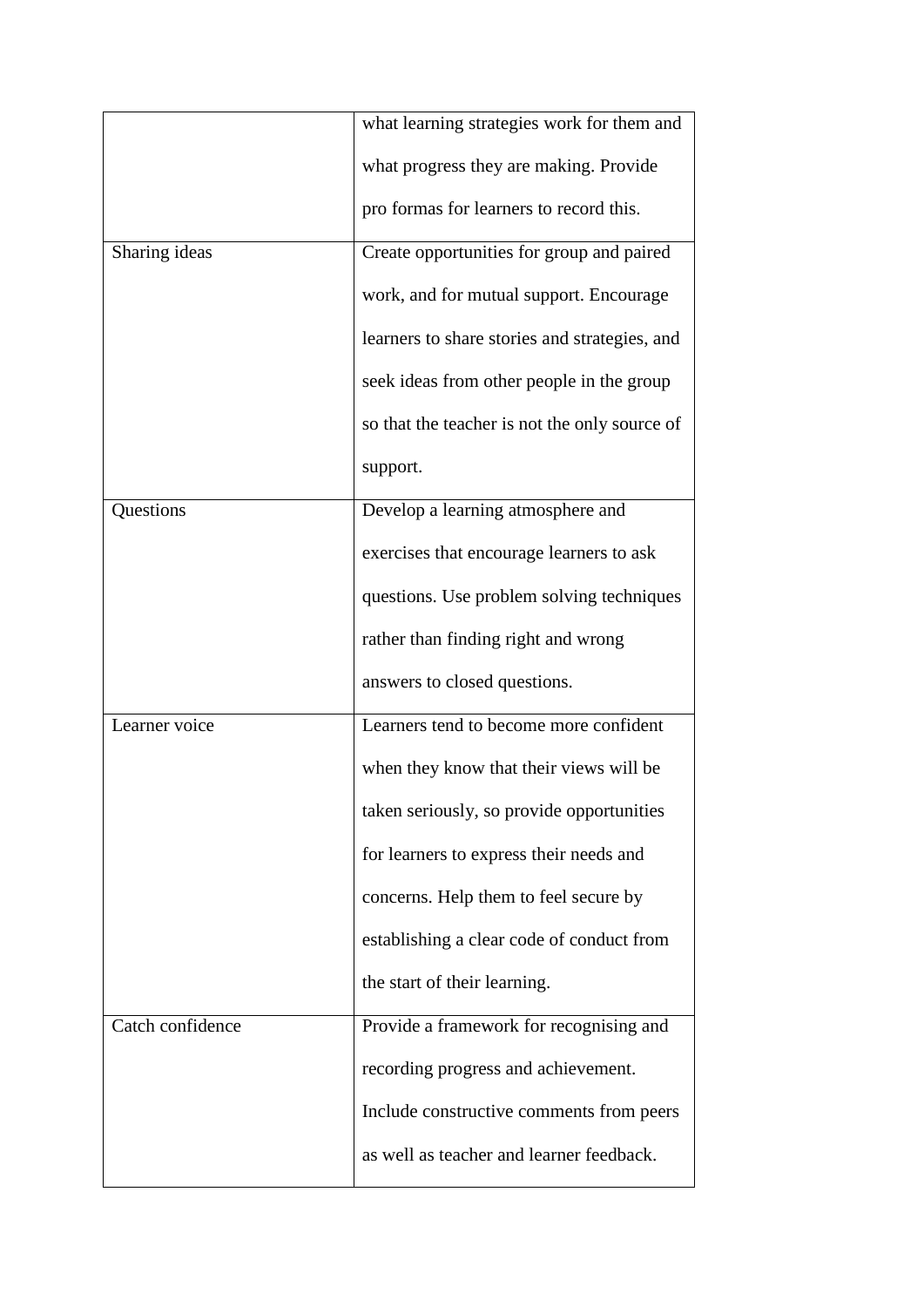|                            | Tackle the self-doubt expressed as "I'm no   |
|----------------------------|----------------------------------------------|
|                            | good at that".                               |
| Create opportunities for   | Do not be afraid to leave your to tackle     |
| independent learning       | questions on their own or as part of a       |
|                            | group exercise. Leave the room for a         |
|                            | defined amount of time if that would help.   |
|                            | Create plenty of opportunities for learners  |
|                            | to practise their skills outside the         |
|                            | classroom.                                   |
| Learners centre stage      | Encourage learners to demonstrate what       |
|                            | they have learned; this helps to reinforce   |
|                            | their learning. Ask them to explain points   |
|                            | to others in their group. Help learners to   |
|                            | feel safe with this level of exposure by     |
|                            | explaining its purpose. If learners find it  |
|                            | difficult, invite the more confident ones to |
|                            | share their coping strategies.               |
| Support learners to        | Build study support into your courses.       |
| develop their study skills | Identify which literacy, language or         |
|                            | numeracy skills learners need in order to    |
|                            | cope with learning their subjects.           |
| Progression                | Encourage to identify their goals from the   |
|                            | start of their journey with you. Discuss     |
|                            | with them the learning that will help them   |
|                            | reach those goals. Find out whether they     |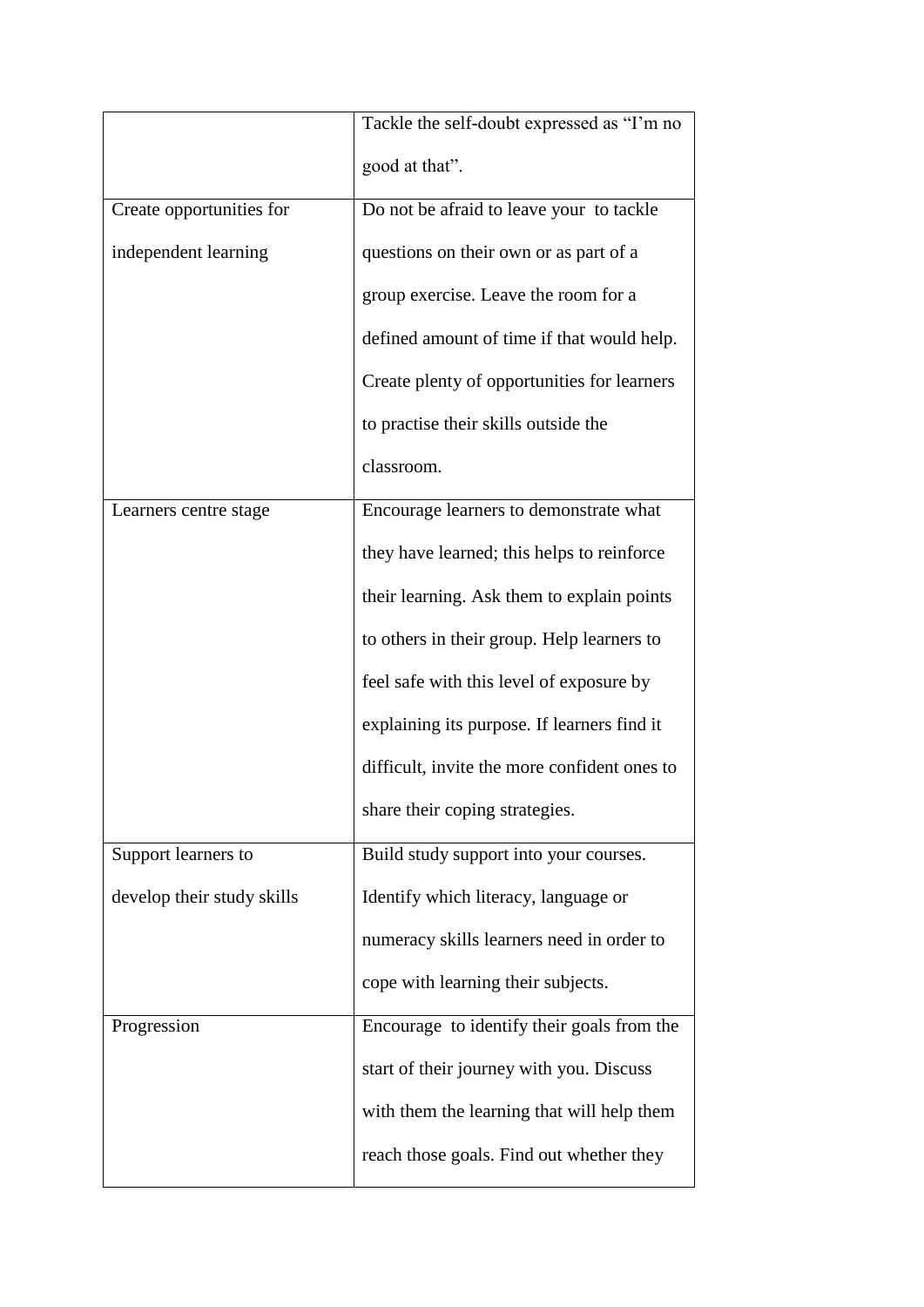| need support with developing their        |
|-------------------------------------------|
| literacy, language, numeracy and speaking |
| skills. Arrange Information, Advice and   |
| Guidance (IAG)                            |
| support or visits to possible alternative |
| venues for learning where appropriate.    |
|                                           |

# **2.3 Teacher promote independent learning in classroom.**

Most teachers would agree that independent learners are much more likely to succeed with their studies than those who are heavily dependent on the teacher. If are to achieve maximum success and cope with a world which is ever changing, They need assistance in acquiring skills which will help them to be more independent There are a number of ways that learner training can be weaved into regular classroom activities in order to promote more independence in learners and to help them along the continuum .This section will discuss eight ways in which teachers can assist with this process and promote lifelong learning skills.

### 1. Give choices

Giving regular opportunities to make choices will encourage them to reflect on their own interests and preferences. It will also make them start to take responsibility for learning. Examples of choices could be 'Choose activity A or B for homework' or 'Choose someone to work with' or 'Answer 3 out of the 5 questions' or 'Choose one of these two essay topics.' The teacher could take the opportunity to reflect with the on why the choices are there and why made certain choices.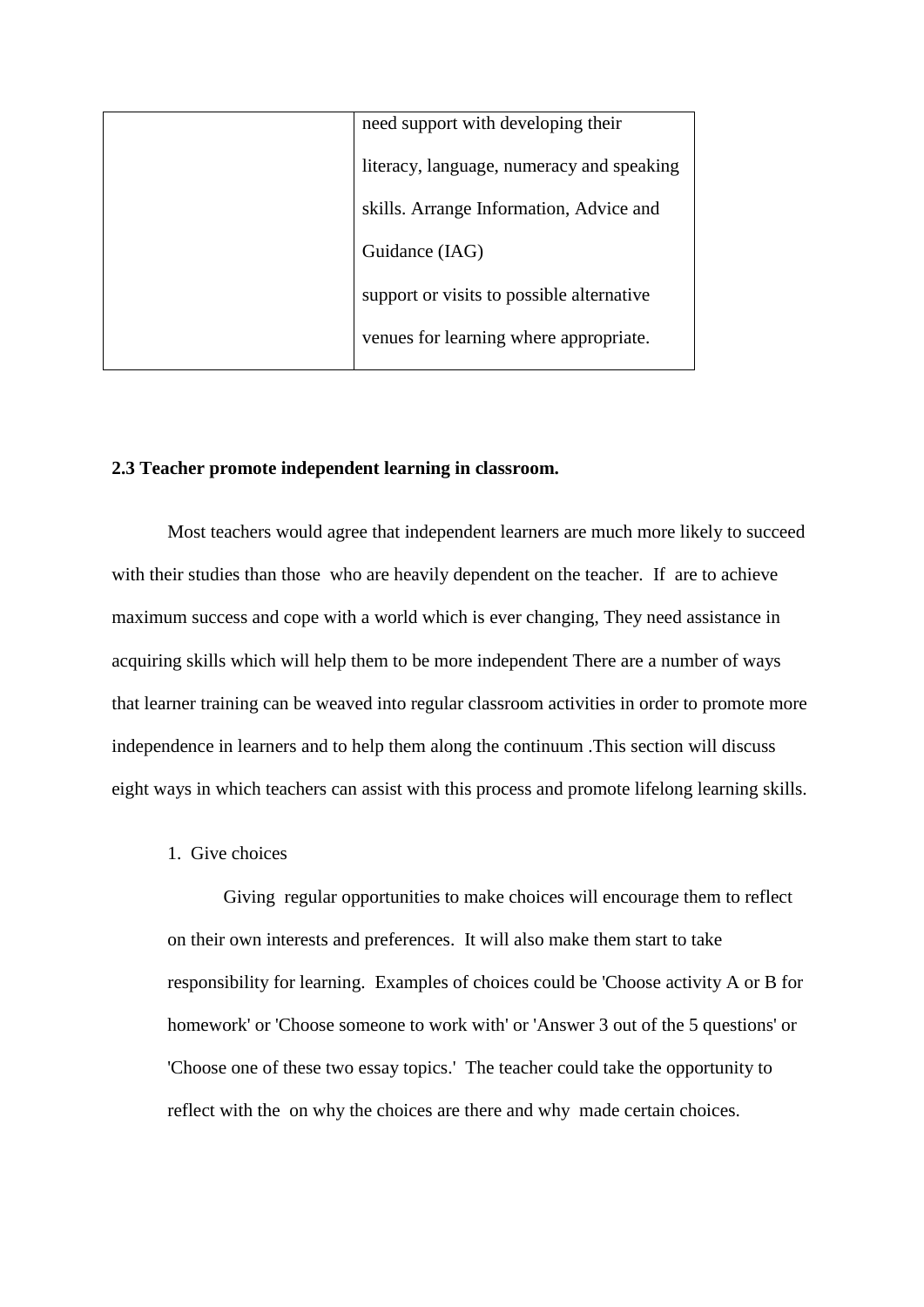#### 2. Encourage group work

Group work is beneficial in that it provides learners with an opportunity to learn from each other in an active, involved way. In addition, it temporarily takes the control away from the teacher and gives it to the learners-- thus encouraging independence.

### 3. Encourage learners to predict how well they did on tests

Before teachers return a test paper to their , they could encourage the to consider how well they did. One example could be to give a blank copy of the test paper to to review in groups. This will start them reflecting about their strengths and weaknesses and the progress they are making. The reflective aspects of this process could help the make an appropriate learning plan. It will also help learners see that they are responsible for their learning.

### 4. Set some learning goals

The may have never had the opportunity to set learning goals. Initially setting learning goals will require a lot of help from teachers but it is a worthwhile exercise which encourages to reflect and self-evaluate. The learning goals should be visited regularly and re-assessed.

## 5. Use authentic texts

Authentic texts are materials which were not originally designed for learning purposes. They might include newspaper or magazine articles, TV, radio recordings and so on. These materials can be motivating as they connect the classroom with the outside world and make the see that learning does not take place only in the classroom. Teachers can encourage to bring in their own authentic texts to contribute to classroom activities in order to make them more meaningful.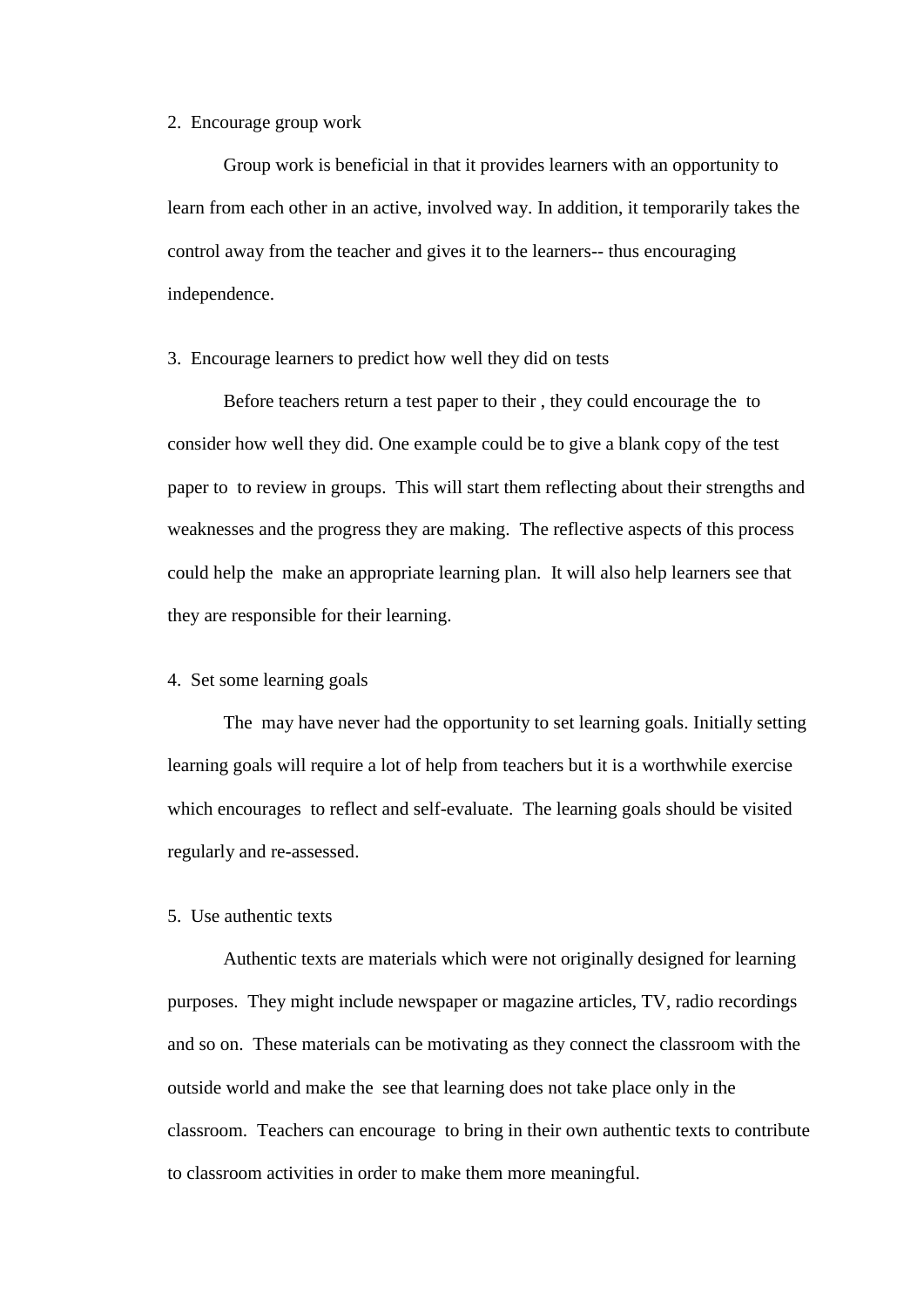#### 6. Involve learners in lesson planning

Teachers could invite their to help plan the lesson from time to time. This will ensure that the lesson is interesting and relevant for them. In addition, it involves the in the learning process gives them the opportunity to reflect on their needs.

## 7. Encourage learners to keep learner diaries

These diaries can form a dialogue between the teacher and the learners which is mutually beneficial. It is an opportunity for teachers to see which areas find interesting and where they might be having problems, and also it is a vehicle for to reflect and write (or draw) honest comments about their learning. The diaries can be semi-guided initially but gradual ownership will give learners a sense of responsibility (Dam, 2002).

## 8.Scaffolding

 this refers to the supportive structure provided by skilled others, in thiscase teachers, which aids students in their learning. The objective is the gradualtransfer of responsibility from the teacher to the student step by step, the teacher responding flexibly to students' responses rather than following a predetermined teaching path 9. providing students with opportunities to self-monitor

 the review suggested selfmonitoringdepends on the two processes of establishing goals and receivingfeedback from others and from oneself. Teachers encouraged students toselfmonitor by helping them use internal and external feedback to see whether the strategies they were using were effective for achieving learning goals

10. offering models of behaviour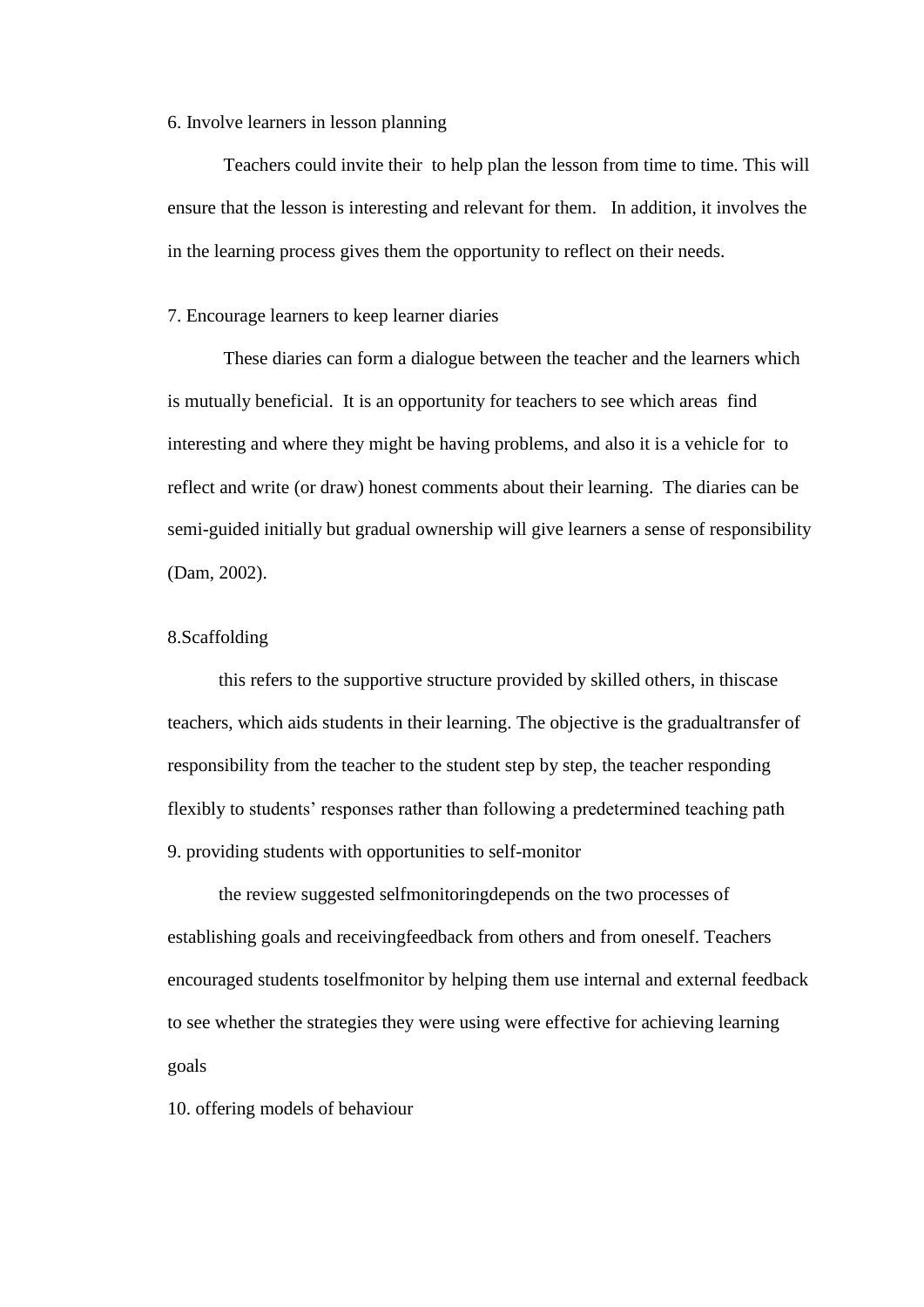independent learning was promoted by encouraging students to model the behaviour of their teachers, including, for example, teachers showing students how categorising information made it easier to remember

11. developing communication that included language focused on learning

 this helped students become more aware of the steps involved in learning, understand their own learning styles and helped students and teachers share their thinking

12. providing feedback on homework

 this was found to improve students' confidence inworking independently and to help them develop the reflective aspect of independent learning.

### **2.4 Schools can promote independent learning**

 There is a consensus in the literature that the promotion of independent learning necessitates a whole-school approach. This requires the support of senior managers and teachers.

1. Study support may be an important means for schools to enable independent learning since it provides students with an opportunity to choose their own learning activities and achieve their own learning goals. This may pave the way for students to become independent learners.

2. The self-regulation empowerment programme (SREP) developed in the US provides an application of Zimmerman's (2002) self-regulation theory. This programme involves making it clear to students that success in learning is under their control. However, there are several limitations of the SREP so when using the programme students' individual characteristics must be taken into account. This may be difficult to achieve in practice.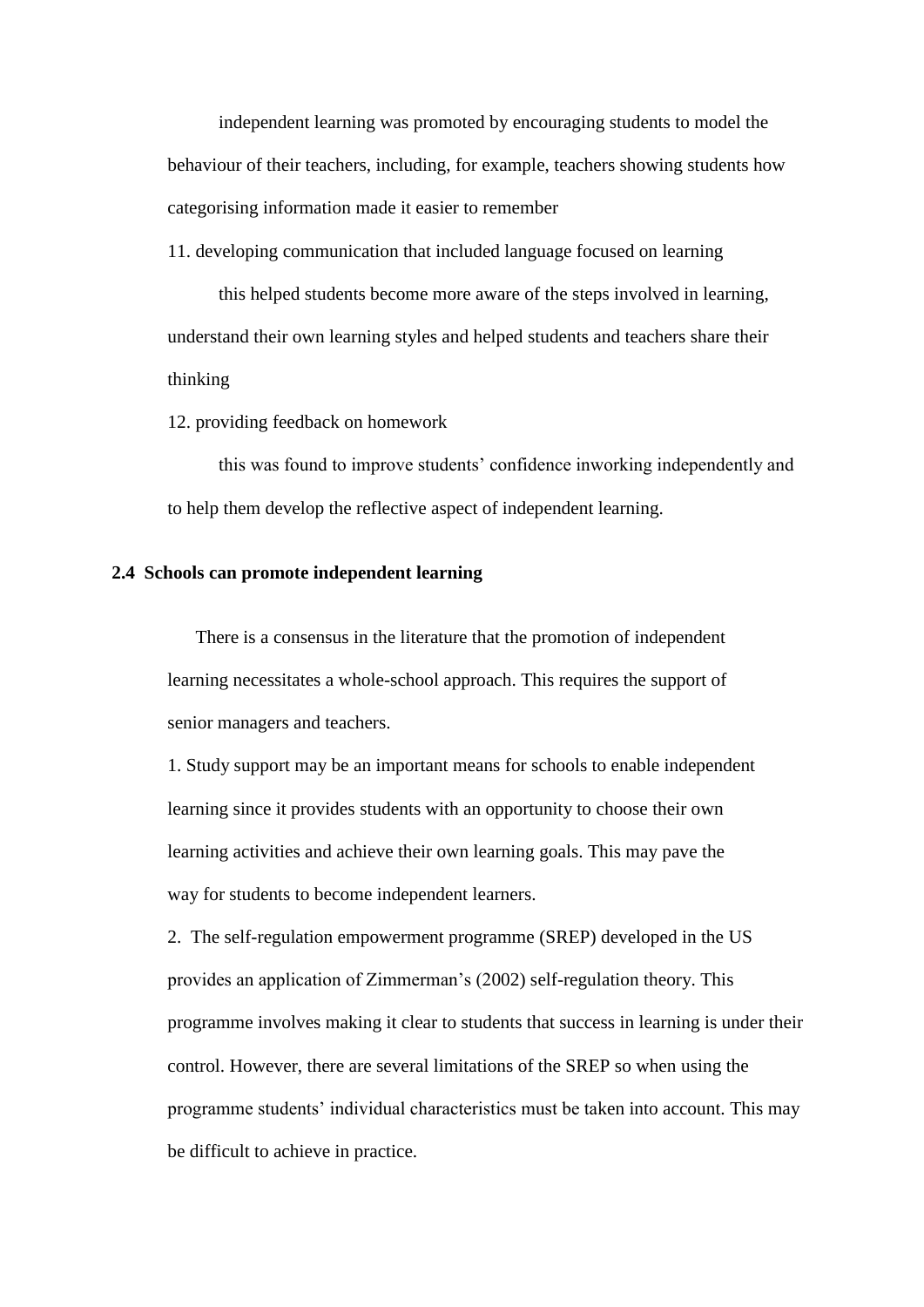3. The key feature of devising innovative methods and strategies to involve disaffected students more fully in their learning to improve academic performance is characteristic of the approach used successfully in Education Action Zones (EAZs). This approach can be used to inform the implementation of independent learning. 4. There is a lack of good practice guidance and good examples of initiatives in initiating and supporting independent learning in schools. They are needed to help generate guidance on the steps that schools can adapt to implement and promote independent learning in their particular context.

### **2.5 Key elements of independent learning**

 1. The key elements of independent learning may comprise factors which are internal and external to learners. The external elements are the development of a strong relationship between teachers and students and the establishment of an 'enabling environment'. The internal elements are the skills that individual students have to acquire.

2. The skills that students need for independent learning are cognitive skills, metacognitive skills and affective skills. Cognitive skills include memory, attention and problem-solving. Metacognitive skills are skills associated with an understanding of how learning occurs, while affective skills are skills that are related to feelings and emotions.

3. The strong relationship between teachers and students involves trust and a mutual responsibility for learning, which is based on teachers providing explicit messages about learning, teachers being attentive and responsive to students' interests and needs, and schools developing a greater consistency in their approach to learning.

4. To understand the relationship between teachers and students it seems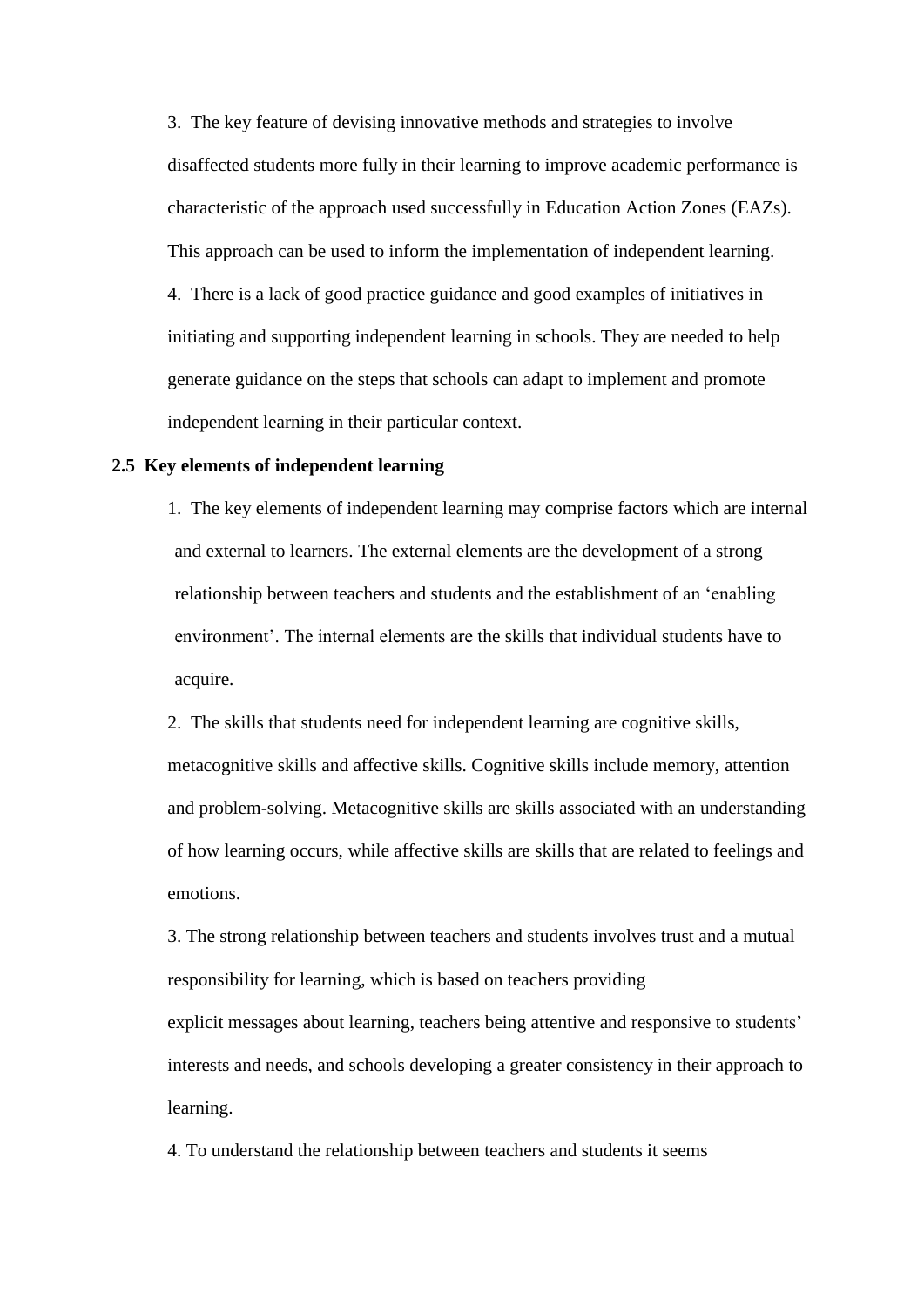important to consider students' experiences in their family and local community since this allows students to relate learning occurring in school to their everyday lives, thus serving as a powerful motivator for students to engage in their own learning.

 5. The 'enabling environment' includes the physical environment and material resources. Importantly it also includes social interaction and support from teachers and peers.

6. There is an implicit assumption in the literature that information and communications technology (ICT) has a useful role to play and can be an important part of the enabling environment.

7. The successful promotion of independent learning will require careful attention to the learning environment, focusing both on the relationship between teachers and students, and the wider physical environment and resources within it, including ICT. This has implications for the scope and content of any guidance offered.

# **2.6 Models of Independent Learning**

1. Models of independent learning build on the theoretical notion of learning styles. Of the many theories of learning styles, some suggest that individuals have different ways of learning, such as through written text or through imagery. This conceptualisation of learning has provided a useful basis for teachers and students to talk about learning.

2. Pintrich (2000) proposes a theoretical model of self-regulated learning that emphasises the importance of individuals planning, self-monitoring, controlling and evaluating their learning activities.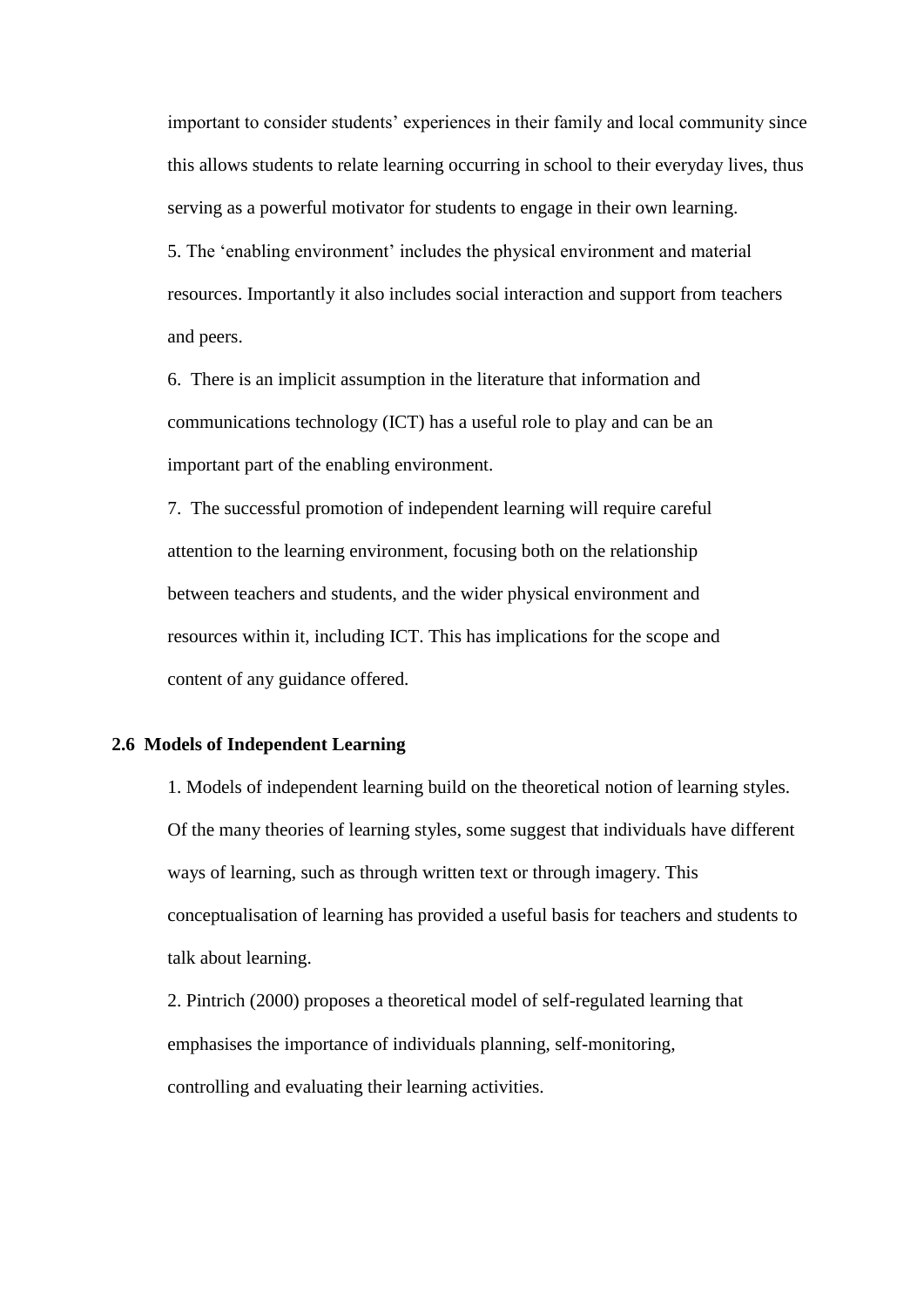3. Zimmerman (2002) extends Pintrich's model by emphasising the importance of motivation within self-regulation. Zimmerman suggests that motivation influences the three phases of self-regulation: forethought, performance and self-reflection.

#### **2.7 Required Skill for Independent Learning**

The skills required for independent learning can be divided into cognitive skills, metacognitive skills and affective skills.

1. Cognitive skills include memory, attention and problem-solving. Students need to have reached a certain level in their cognitive development, such as being able to decode basic information before they can embark on independent learning. Teachers are able to promote this cognitive development to encourage independent learning.

2. Metacognitive skills are skills associated with an understanding of how learning occurs, such as students being able to state how they learn and students being able to identify other people who help them with their learning.Metacognitive skills are necessary for students to self-assess their learning.

3. Affective skills are skills that are related to feelings and emotions, such as developing a value system, then internalising and acting on these values.Motivation is considered the most important affective skill and is directly associated with increased independent learning and can also be an outcome of independent learning.

4. An important skill linking motivation to independent learning may be 'delay of gratification', which refers to someone's ability to wait in order to obtain something that they want. Since motivation includes persistence in the face of difficulties and being willing to try again following initial difficulties, 'delay of gratification' may be important in order for motivation to be used for independent learning.

5. There is lack of agreement in the literature concerning whether the skills necessary for independent learning are domain-specific or can be readily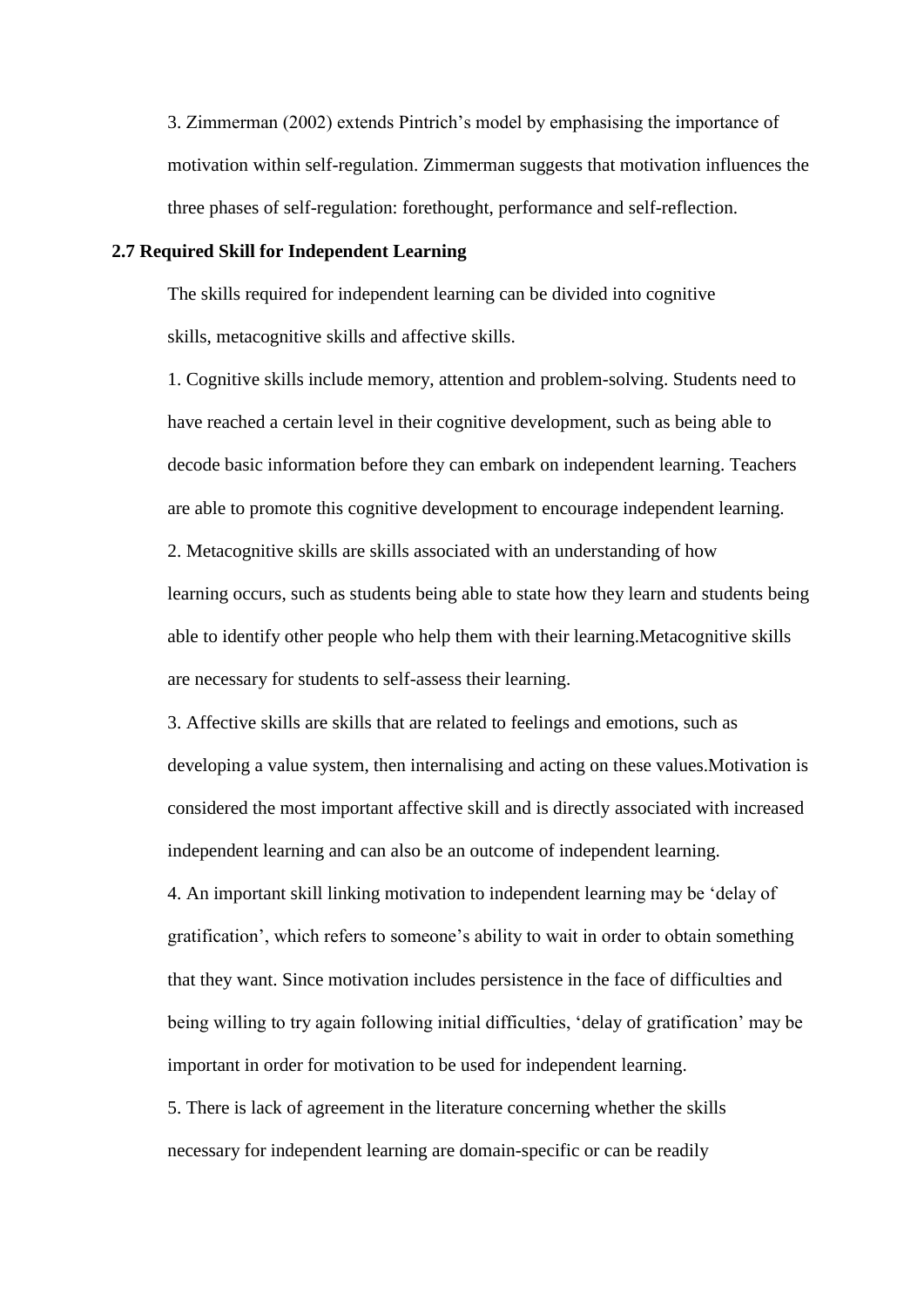transferred across different subjects.

### **2.8 Characteristics of Middle School**

 Early adolescents are in a particularly difficult state of development. As stated in the website document, Characteristics of Young Adolescents, "Youth between the ages of 10 to 15 are characterized by their diversity as they move through the puberty growth cycle at varying times and rates. Yet as a group they reflect important developmental characteristics that have major implications for those agencies that seek to serve them." Middle school are experiencing dramatic changes in physical development, although the rate at which this development occurs varies individually.

Changes in height, and weight, and in body chemistry are taking place, along with rapid sexual development.This heightened physical growth, together with their tendency to be very active, causes frequent fatigue in early adolescence. Many of them find it difficult to cope with the many changes taking place in them and compare themselves unfavorably to their peers.

At the same time, they are often concerned about their ability to learn and whether or not they can meet the expectations of parents and other adults. of this age are sensitive and have a strong need for approval from others; thus, deflating comments or criticism sometimes have debilitating effects. Conversely, they are frequently thoughtless and calloused in their relationships with one another. They seek associations, relationships, and links with people, things, and new ideas. They are particularly concerned about peer approval and acceptance, and they need close friends their own age who can provide the comfort and understanding they find hard to get from adults.

# **2.8.1 Intellectual Development:**

- Display a wide range of individual intellectual development
- Are in a transition period from concrete thinking to abstract thinking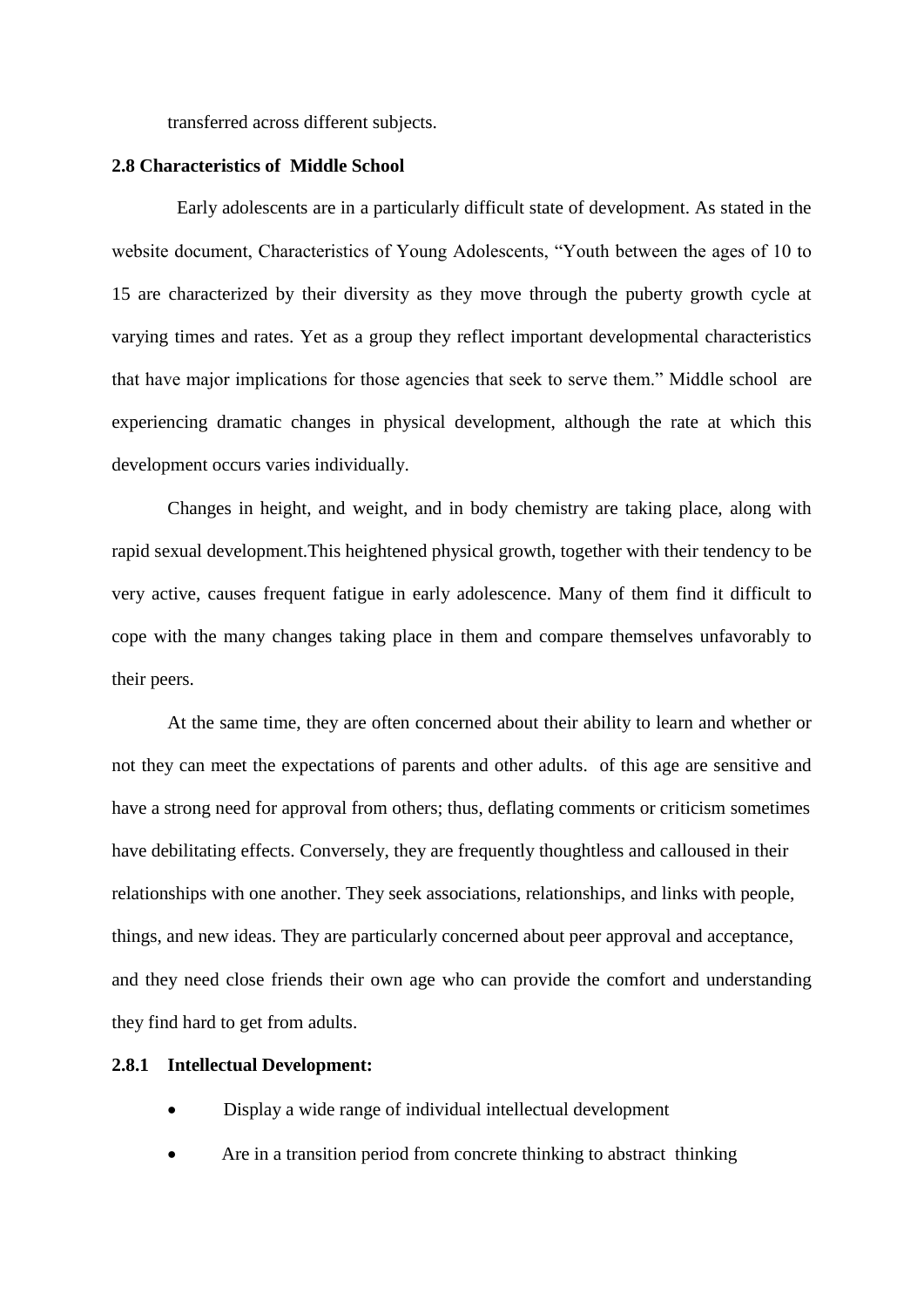- Are intensely curious and have a wide range of intellectual pursuits,
- few of which are sustained
- Prefer active over passive learning experiences
- Prefer interaction with peers during learning activities
- Respond positively to opportunities to participate in real life situations
- Are often preoccupied with self
- Have a strong need for approval and may be easily discouraged
- Develop an increasingly better understanding of personal abilities
- Are inquisitive about adults, often challenging their authority, and
- always observing them
- May show disinterest in conventional academic subjects but are
- intellectually curious about the world and themselves
- Are developing a capacity to understand higher levels of humor

# **2.8.2 Moral Development:**

- Are generally idealistic, desiring to make the world a better place and to become socially useful
	- Are in transition from moral reasoning which focuses on "what's in it.for me" to that which considers the feelings and rights of others
- Often show compassion for those who are downtrodden or suffering and have special concern for animals and the environmental problems that our world faces
- Are moving from acceptance of adult moral judgments to development of their own personal values; nevertheless, they tend to embrace values consonant with those of their parents
- Rely on parents and significant adults for advice when facing major decisions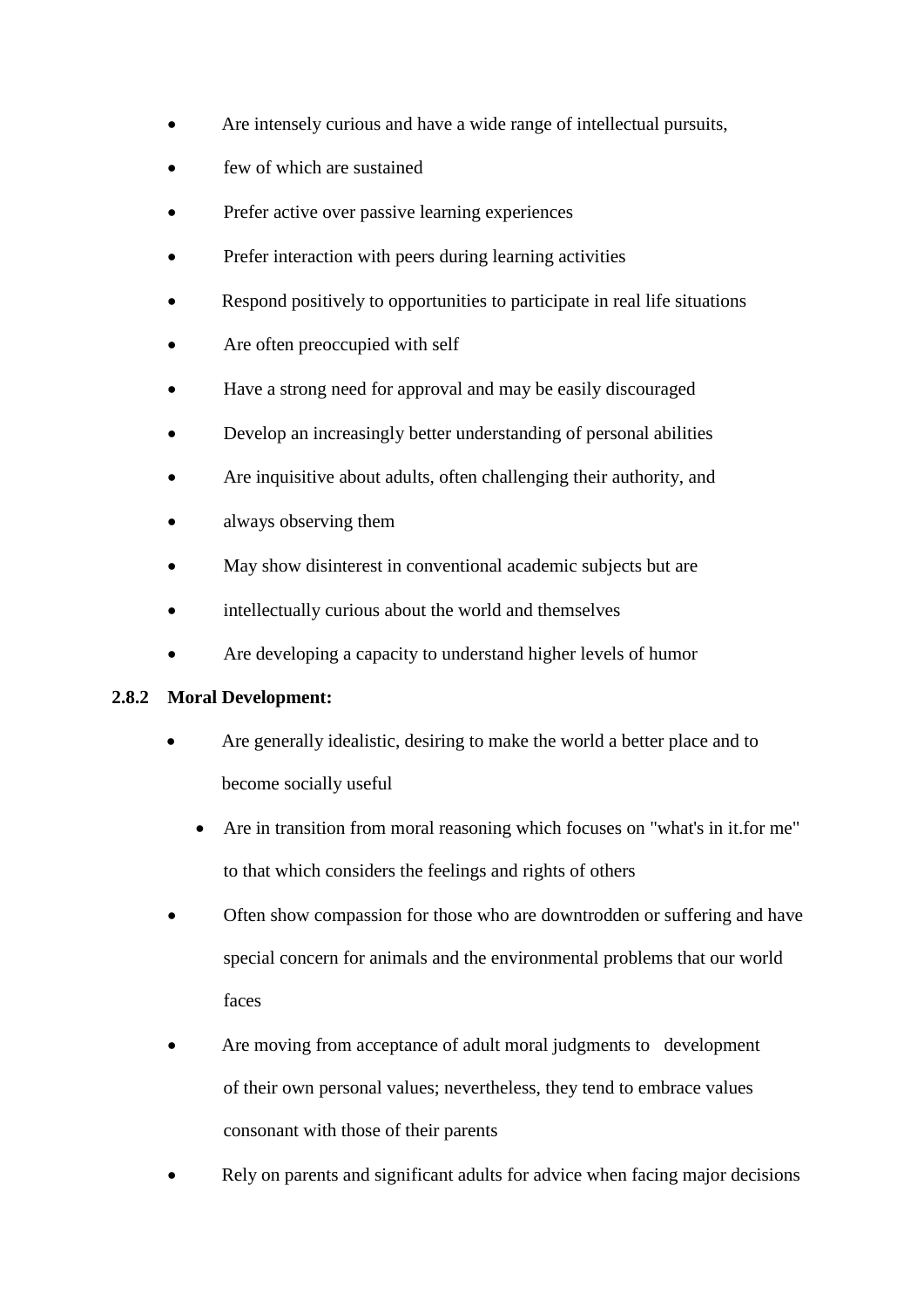- Increasingly assess moral matters in shades of grey as opposed to viewing them in black and white terms characteristic of younger children
- At times are quick to see flaws in others but slow to acknowledge their own faults
- Owing to their lack of experience are often impatient with the pace of change, underestimating the difficulties in making desired social changes
- Are capable of and value direct experience in participatory democracy
- Greatly need and are influenced by adult role models who will listen to them and affirm their moral consciousness and actions as being trustworthy role models
- Are increasingly aware of and concerned about inconsistencies between values exhibited by adults and the conditions they see in society

# **2.8.3 Physical Development**

- Experience rapid, irregular physical growth
- Undergo bodily changes that may cause awkward, uncoordinated
- Movements Have varying maturity rates, with girls tending to mature one and
- one-half to two years earlier than boys May be at a disadvantage because of varied rates of maturity that may
- require the understanding of caring adults
- Experience restlessness and fatigue due to hormonal changes
- Need daily physical activity because of increased energy Develop sexual awareness that increases as secondary sex
- characteristics begin to appear Are concerned with bodily changes that accompany sexual maturation and changes resulting in an increase in nose size, protruding ears,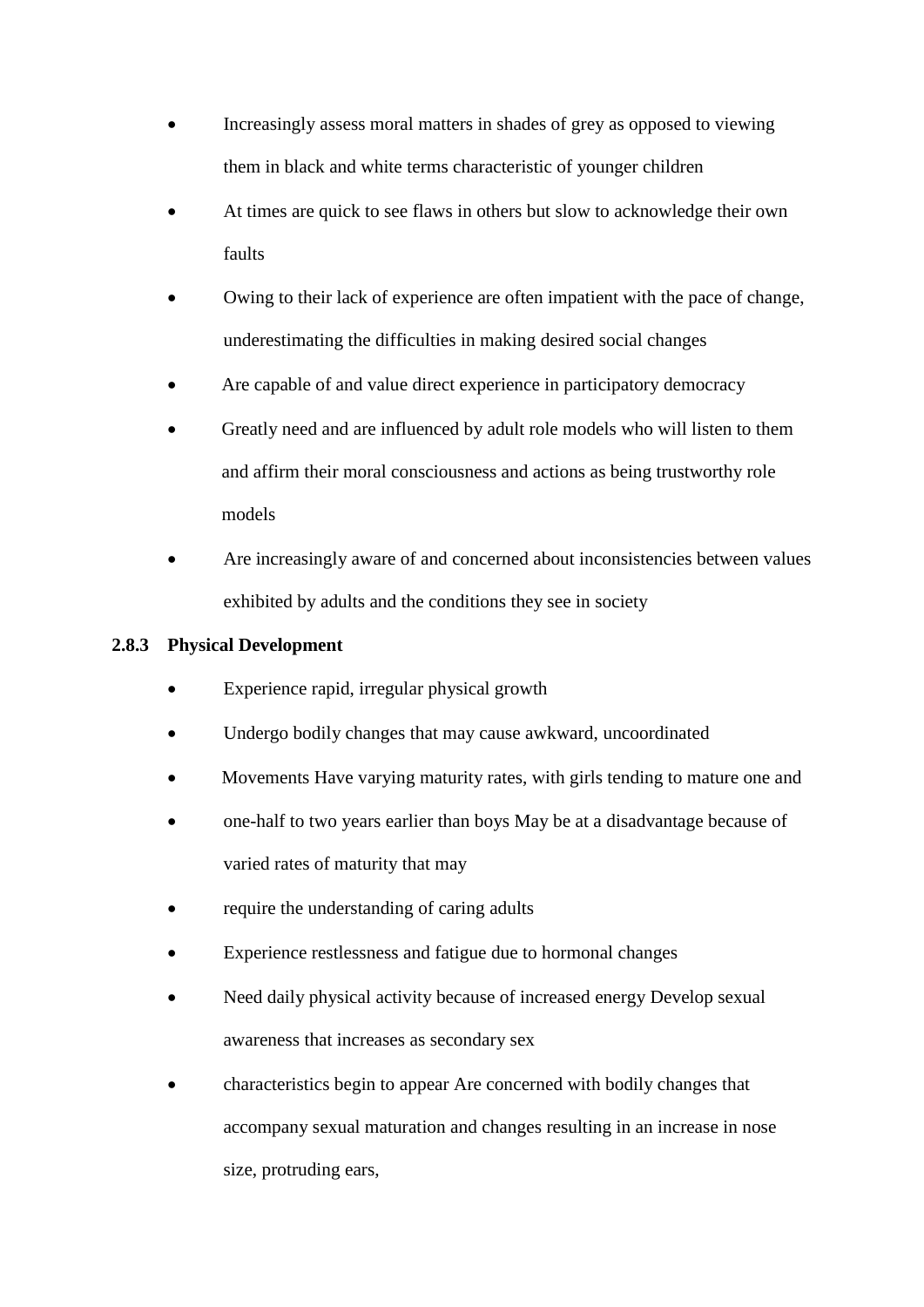- long arms, and awkward posture
- Have preference for junk foods but need good nutrition Often lack physical fitness, with poor levels of endurance, strength,
- and flexibility Are physically vulnerable because they may adopt poor health habits
- or engage in risky experimentation with drugs and sex

# **2.8.4 Emotional/Psychological Development**

- Experience mood swings often with peaks of intensity and Unpredictability
- Need to release energy, often resulting in sudden, apparently meaningless outbursts of activity
- Seek to become increasingly independent, searching for adult identity and acceptance
- Are increasingly concerned about peer acceptance
- Tend to be self-conscious, lacking in self-esteem, and highly sensitive to personal criticism
- Exhibit intense concern about physical growth and maturity as profound physical changes occur
- Are concerned with many major societal issues as personal value systems develop
- Believe that personal problems, feelings, and experiences are unique to themselves
- Are psychologically vulnerable, because at no other stage in development are they more likely to encounter so many differences between themselves and others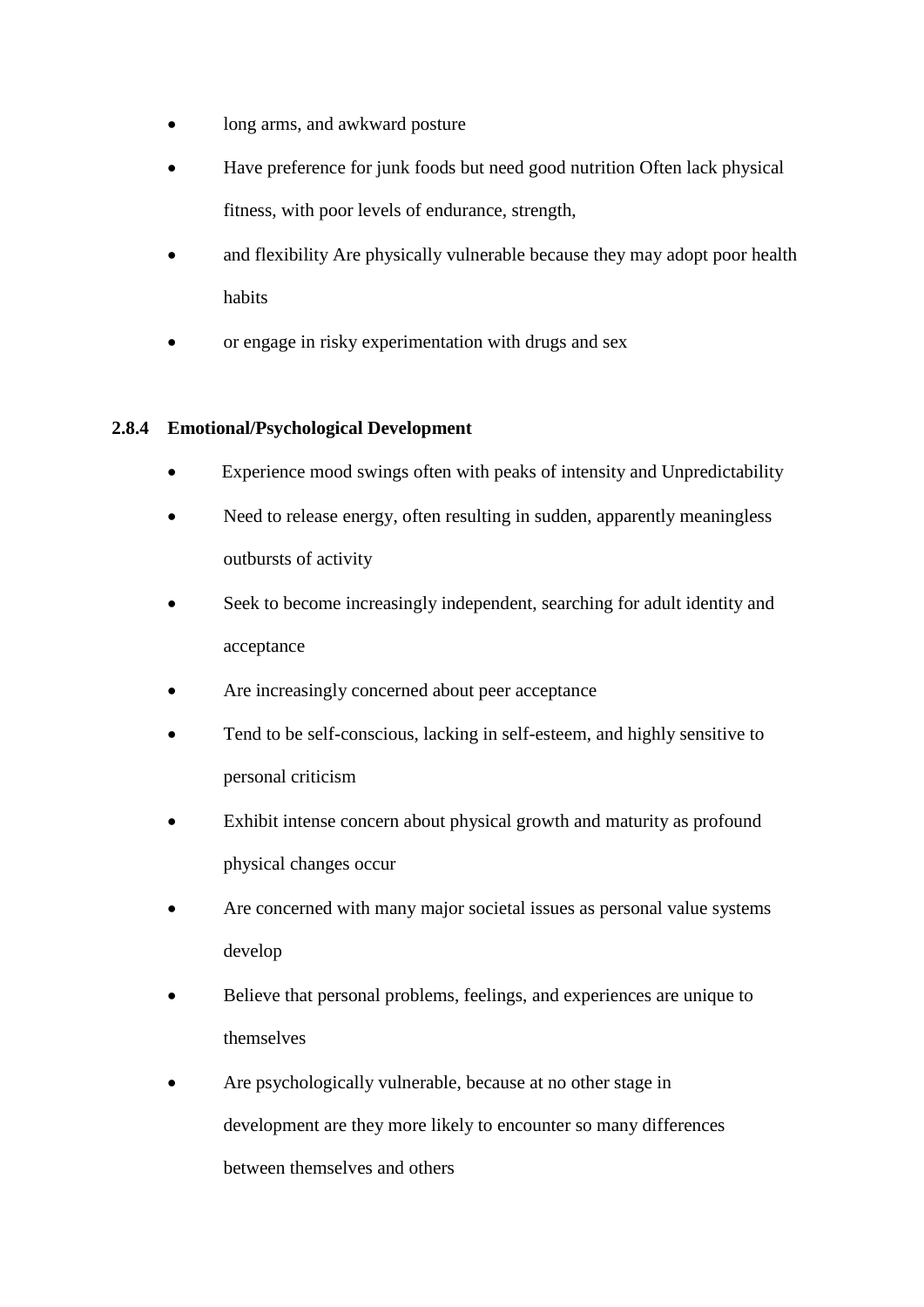# **2.8.5 Social Development**

- Have a strong need to belong to a group, with peer approval becoming more important as adult approval decreases in importance
- In their search for self, model behavior after older, esteemed or non-parent adults
- May exhibit immature behavior because their social skills frequently lag behind their mental and physical maturity
- Experiment with new slang and behaviors as they search for a social position within their group, often discarding these "new identities" at a later date
- Must adjust to the social acceptance of early maturing girls and the athletic successes of early maturing boys, especially if they themselves are maturing at a slower rate
- Are dependent on parental beliefs and values but seek to make their own decisions
- Are often intimidated and frightened by their first middle level school experience because of the large numbers of and teachers and the size of the building
- Are socially vulnerable because, as they develop their beliefs, attitudes, and values, the influence of media and negative experiences with adults and peers may compromise their ideals and values

# **2.9 The Environment Of Independent Learning**

Environment of independent learning is place that can be use to process of study

1. School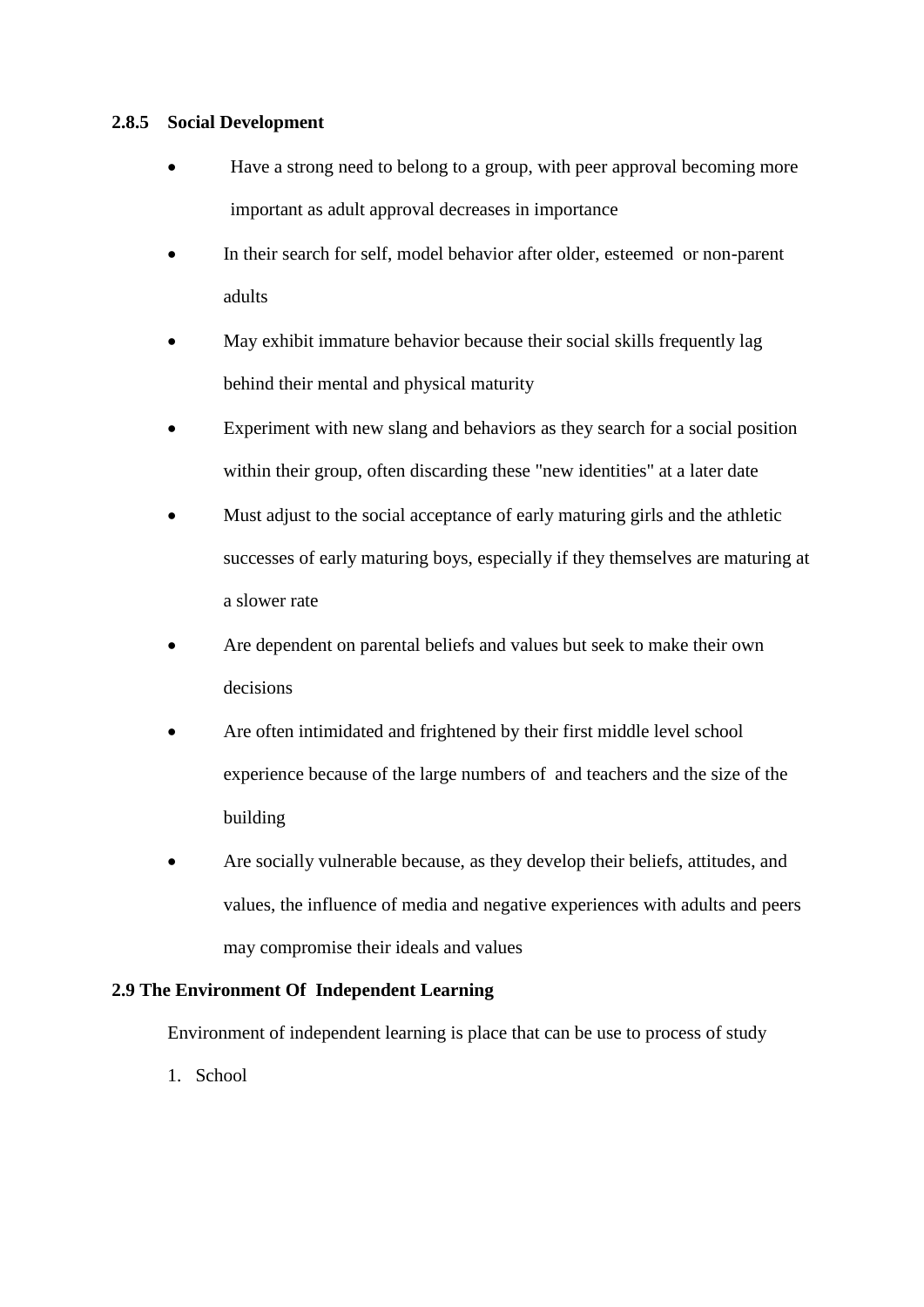Environment of schools to enable independent learning since it provides student with an opportunity to choose their own learning activities and achieve their own learning goals

Classroom

Is a [room](http://en.wikipedia.org/wiki/Room) in which [teaching](http://en.wikipedia.org/wiki/Teaching) or [learning](http://en.wikipedia.org/wiki/Learning) activities can take place. Classrooms are found in educational institutions of all kinds, including public and private schools, home schools, corporations, and religious and humanitarian organizations. The classroom attempts to provide a safe space where learning can take place uninterrupted by other distractions.

Library

Is another environment to student learning activities with the facilities of library can support the student to get more information about their study

2. at home

Home is the second place after school, student usually study at home to review the material from school or to do the home work from teacher its call feedback to student more understand about material from school with individually

### **2.10 The Benefits Of Independent Learning For Students**

 The review found some evidence of the benefits of independent learning, including:

- improved academic performance.
- increased motivation and confidence.
- greater student awareness of their limitations and their ability to manage them.
- enabling teachers to provide differentiated tasks for students.